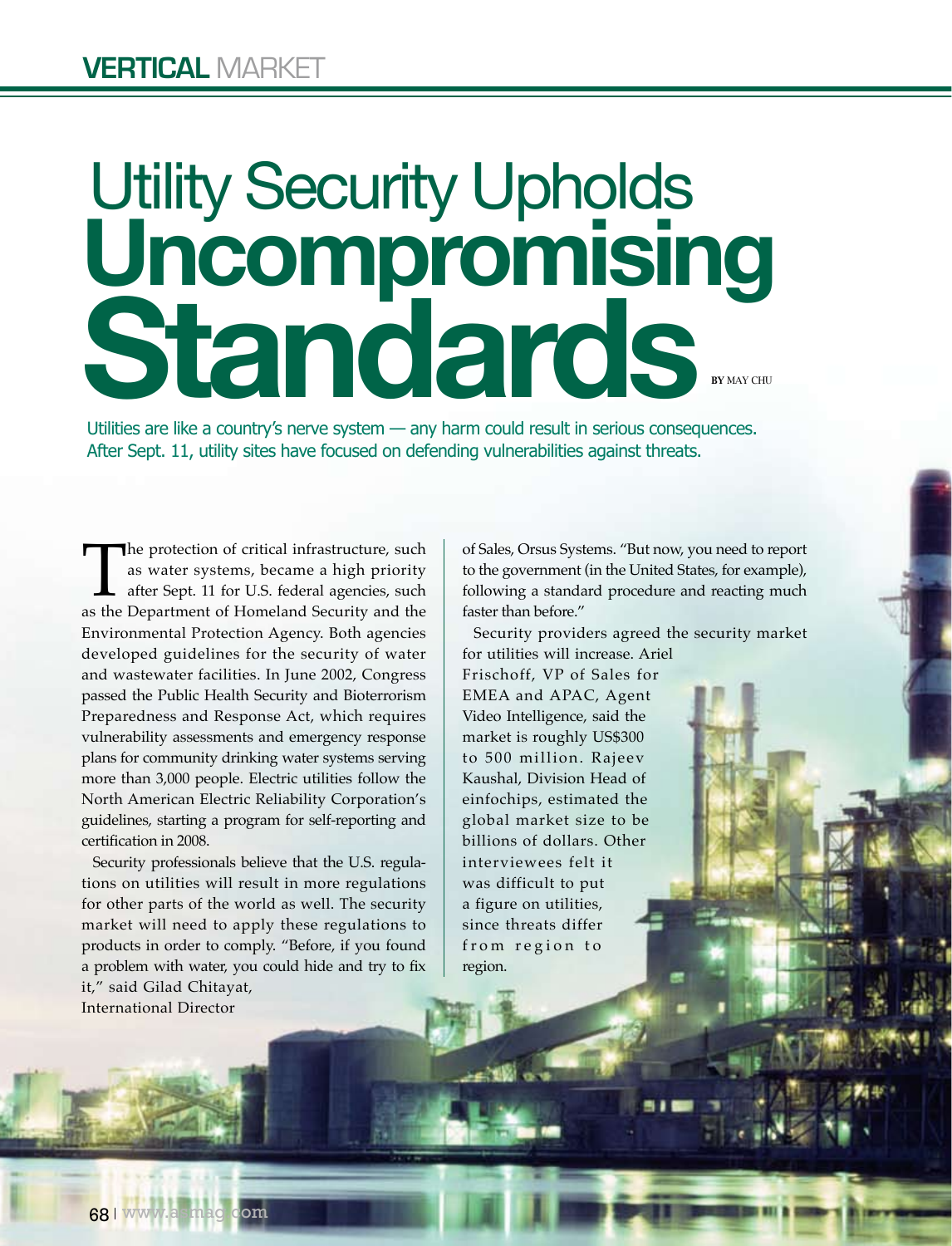



▲ Rajeev Kaushal, Division Head of einfochips △ Tom Wallace, Sales Manager for Utilities Security Systems Division, Southwest Microwave





▲Karl Philbin, Business Development Manager for Asia, Australia and the Middle East, Gallagher Security Management Systems

▲Adam Rosenberg, VP of Marketing, Magal Security Systems

### **Threats**

Utilities face several threats. One threat is physical attacks that would inflict damage or destruction to vital infrastructure. "These attacks can include terrorism, sabotage or vandalism," said Tom Wallace, Sales Manager for Utilities, Security Systems Division, Southwest Microwave. "For water utilities, these acts can threaten raw water supply, water treatment plants and storage or distribution facilities. This could potentially affect water and power delivery, or public and environmental health and safety."

Other threats include planting of explosive devices and arson. Dumping of flammable or toxic substances into water, treatment facilities or distribution systems could be a potential risk. Theft of material such as copper or destruction of assets is also a big concern.

Utilities also have to assume the risk of hacking into a facility's supervisory control and data

> acquisition (SCADA) system or deletion of critical files and databases. In addition, liability risks are real, such

as injury or death to individuals by drowning or electrocution from high-voltage equipment.

Internal threats cannot be ignored, such as employees stealing information, materials or equipment. "Employees of critical utilities site are exposed to sensitive information about the site," Frischoff said. "For example, a nuclear plant contains information on nuclear energy processes that are confidential. Employees may have access to it and try to steal it to sell it on the market."

#### **Perimeter**

Perimeter systems are the first crucial layer of security for utility sites. It has to both deter and detect, often with barriers, cameras and monitoring systems.

"Perimeter sensors allow security personnel to detect an intrusion attempt to the outer perimeter," Wallace said. For e x a m p l e ,

fences topped with razor wire, are an effective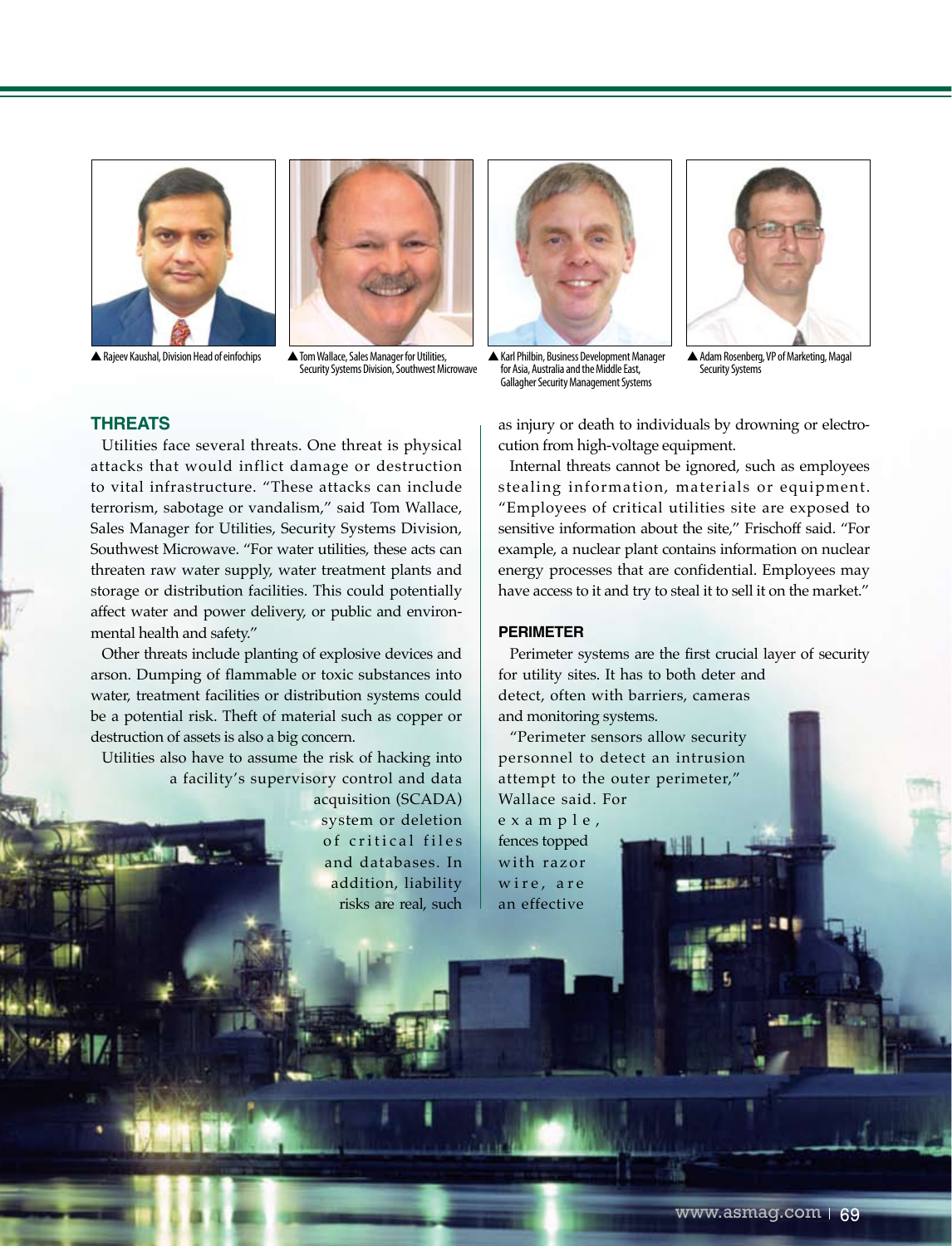delay to unauthorized entry. Monitoring equipment provides visual assessment of the disturbance, allowing security personnel to respond quickly.

"The perimeter system should actually provide a deterrent to intruders," said Karl Philbin, Business Development Manager for Asia, Australia and the Middle East, Gallagher Security Management Systems, who recommended electric fences.

Environmental conditions have to be considered when implementing perimeter systems. "Usually utility sites are very big in size, and are located in areas where environmental elements are very strong, like wind, snow or hot deserts," said Frischoff. "This makes them very difficult to safeguard."

"If there is no illumination or the area suffers from heavy fog, these problems must be addressed," said Adam Rosenberg, VP of Marketing for Magal Security Systems. To overcome harsh weather conditions, Magal's taut wire is designed for installation near the sea in humid conditions, snow or strong winds. It offers high probability of detection and a low false-alarm rate.

#### **False-Alarm Control**

Several types of sensors can be used for perimeter security. The most important criteria for perimeter intrusion are the number of false alarms and the associated technologies to reduce them.

"It has to be considerably low," Philbin said. "Otherwise, sites will pay unbelievable prices, having security guards — even police — running back and forth to remote and expansive sites." Electrified fences have fewer false alarms because a physical action is required to initiate an alarm. Magal Security Systems said its false-alarm rate for its taut wire system is one false alarm per kilometer in three months.



▲Uri Engelhard, President and CEO, Mate Intelligent Video



▲ Oren Feldmann, VP of Marketing and Sales, EVT



▲The protection of critical infrastructure, such as water systems, became a high priority in the United States afer Sept. 11.

However, some experts considered a few false alarms good, to keep security personnel alert. "It's better to have a few false alarms rather than having misdetections," said Uri Engelhard, President and CEO for Mate Intelligent Video.

#### **Access Control**

At many utility sites, employees enter through a detection gate and have their belongings searched. Between gates, there are different levels of security for employees, with different authorization granting access to different areas.

Oren Feldmann, VP of Marketing and Sales at EVT, said access control for utilities is usually combined with other systems, such as alarm-triggered video or video analytics. "If someone has gone through a gate, a video will pop up and be viewed live from the control room," he said. "Or if someone has stayed in a gateway where everybody is supposed to pass in a few seconds, then the video analytics will tell the operator what the person is doing."

Access control can play a larger role in an integrated system. "In a hazardous environment, access control supports automated mustering," said Susan Alderman, Project Marketing Director for EMEA and India, Honeywell Building Solutions. "It can track who is in a facility, their real-time location and in the event of an emergency, direct first responders to that exact point."

It can be governed down to the smallest details, such as working with ID card management, authenticating contractors and visitors on prespecified locations, times